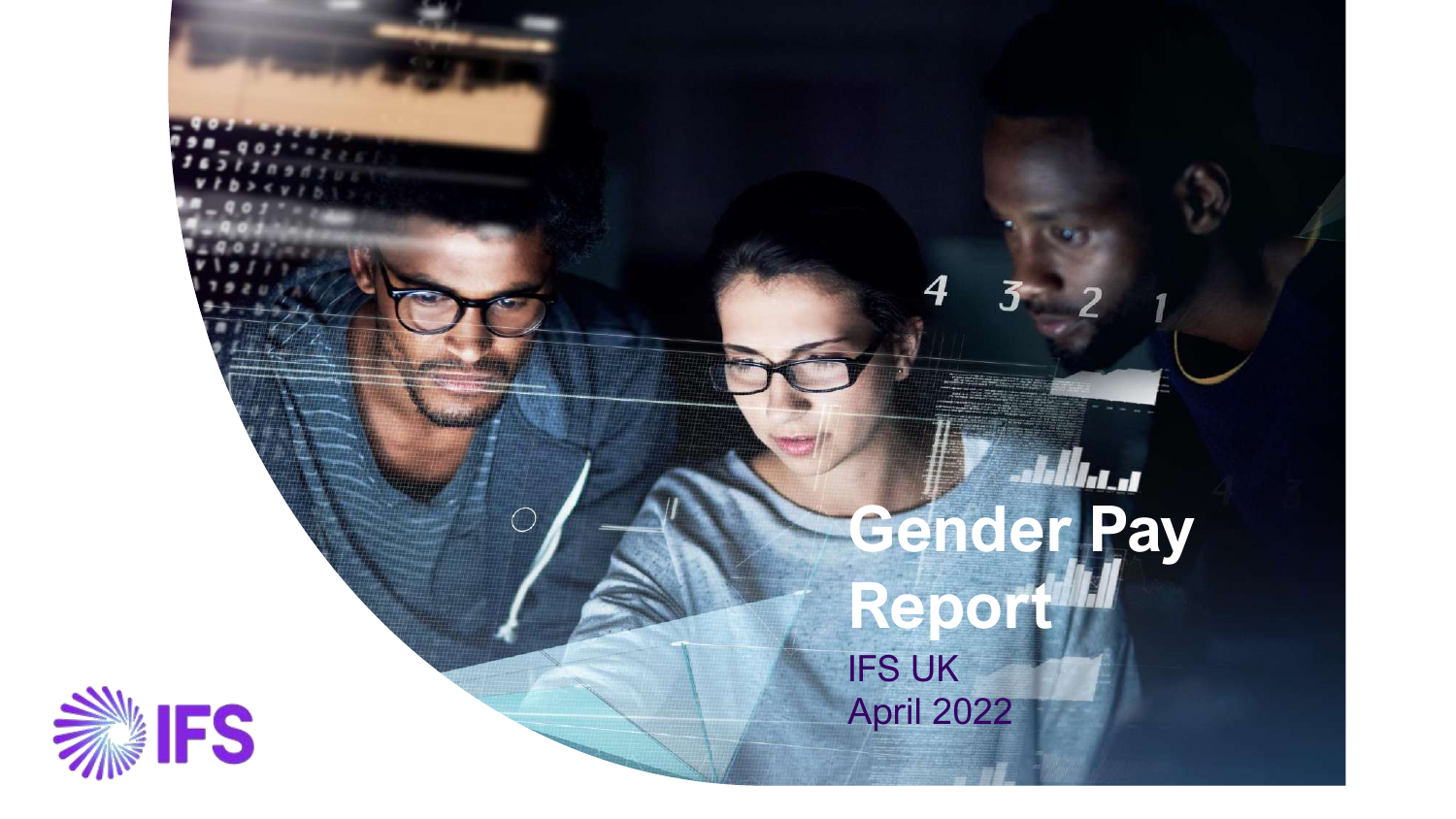Gender pay gap regulations require UK employers with more than 250 employees to publish their gender pay gap. This report was prepared using salaries based on a snapshot of December 2021.

The regulations require us to report on the following:

• Mean and median difference between male and female employees (gender pay gap). This is the difference in the hourly rate of pay of all male and female employees irrespective of their role.

- Mean and median gender bonus gap.
- Proportion of females and males receiving bonus payments.
- Proportion of females and males in each quartile pay bands (these are pay bands as defined in the legislation).

### GENDER GAP





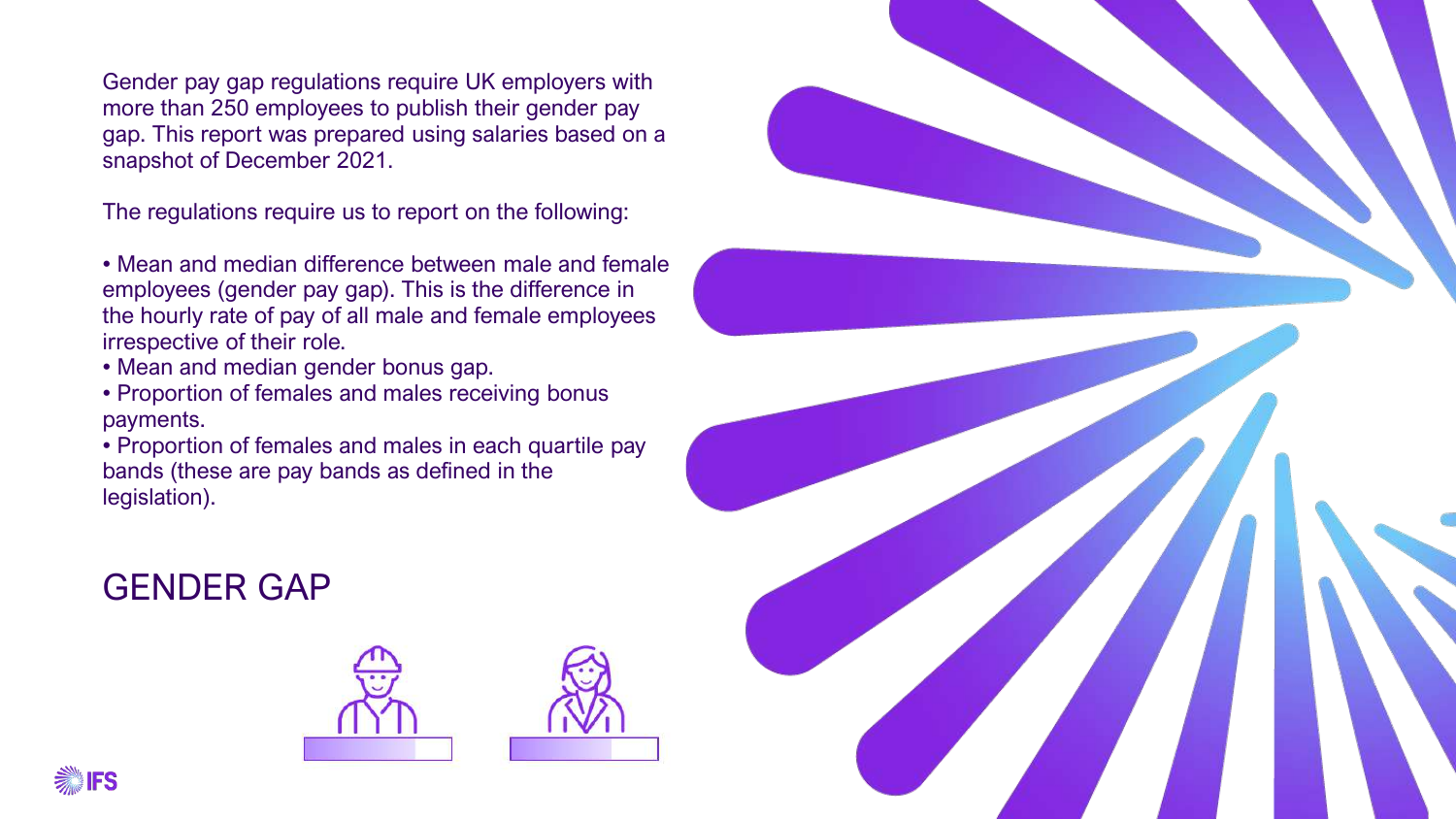*\* Gender pay gap is a measure that shows the difference in average pay between men and women. Because different jobs are paid differently and the number of women performing these jobs varies, a gender pay gap may exist. This is different from equal pay.*

# **2021 Gender Pay Gap\* report**









385 Male



### **2021 Ordinary pay gap** Mean (Average) Median



**2020 Ordinary pay gap** Mean (Average) Median



Proportion of Women and Men receiving a bonus in 12 months preceding 5 April 22



64.9% 56.7% 2021 Female Male



2020 Female Male 82.6% 87.2%





40.6%

70.2%

**2021 Bonus pay gap** Mean (Average) **Median** 

**2020 Bonus pay gap** Mean (Average) Median

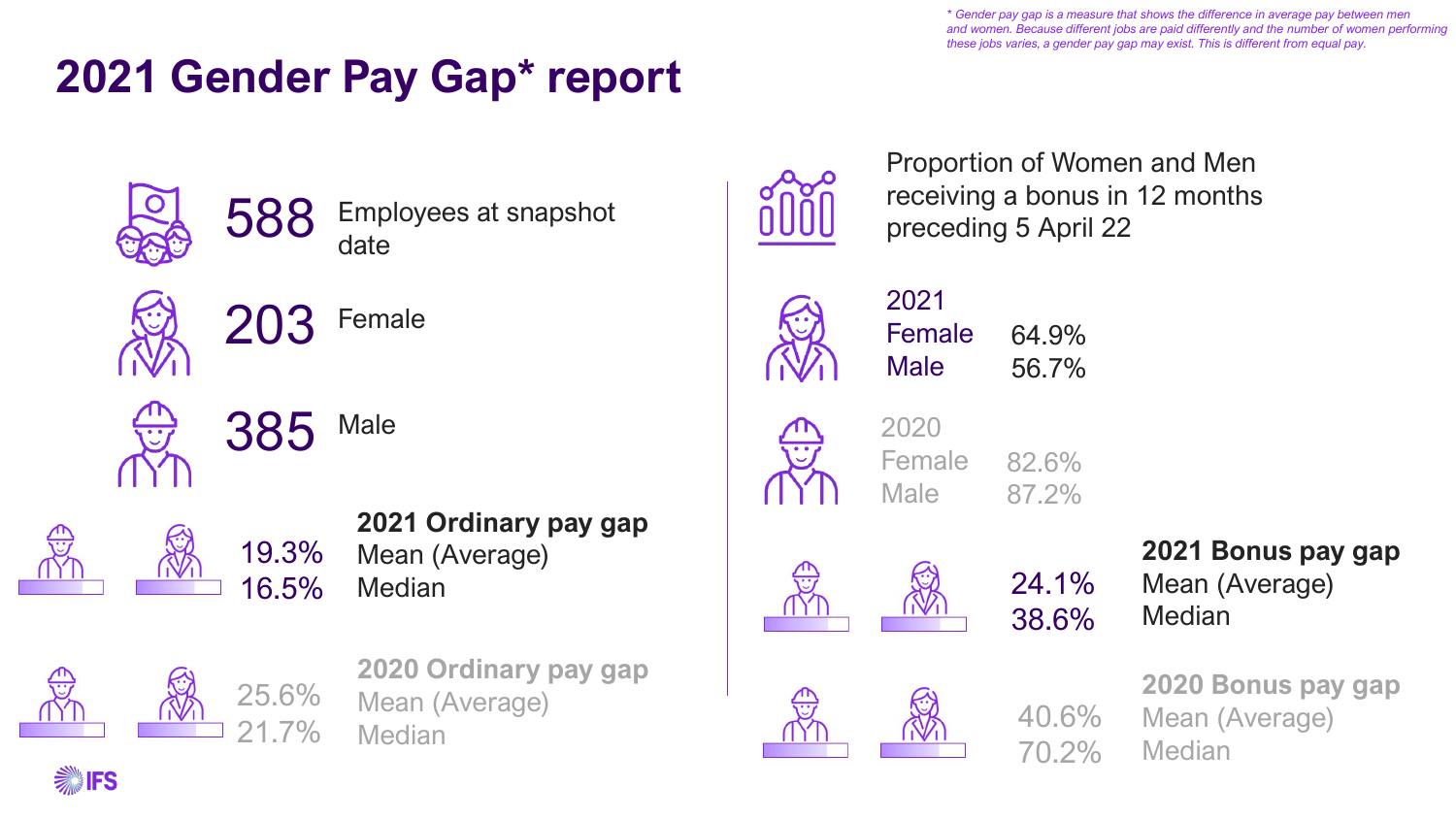### **Deep Dive 2021**



#### **2021 Ordinary pay gap** Mean (Average)

16.5% **Median** 



**2020 Ordinary pay gap** Mean (Average) Median



### 40.6% 70.2%

**2021 Bonus pay gap** Mean (Average) **Median** 

**2020 Bonus pay gap** Mean (Average) Median

2021 has seen big improvements – with a reduction of the ordinary pay gap of **6.3% for the Mean** and **5.2% for the Median**.

And a reduction of the Bonus pay gap of **16.5% for the Mean** and **31.6% for the Median**.

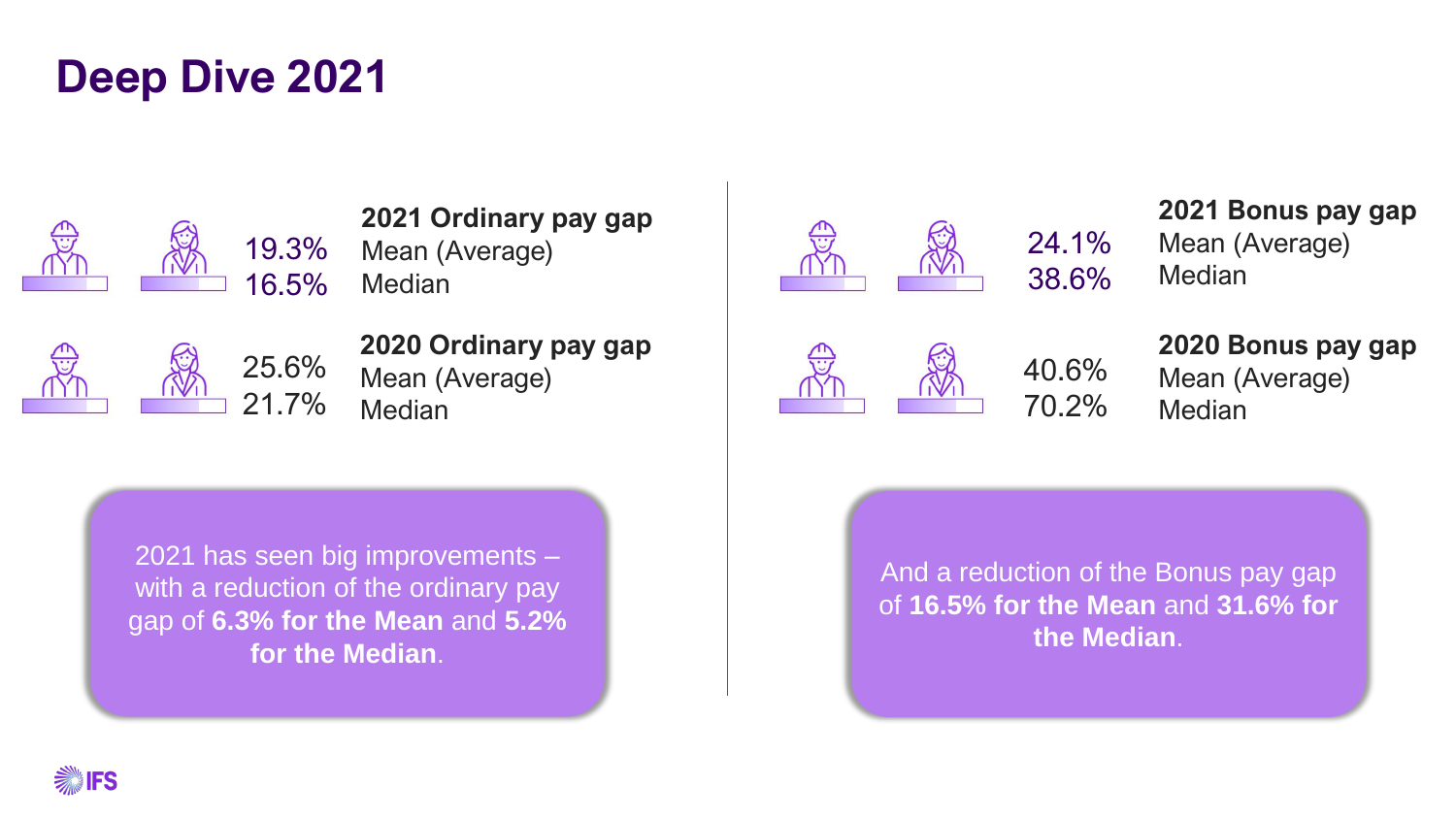### **Quartiles Comparison**



|                  | <b>Quartile 1</b> | <b>Quartile 2</b> | <b>Quartile 3</b> | Quartile 4 |
|------------------|-------------------|-------------------|-------------------|------------|
| <b>Male 2020</b> | 16.67%            | 25.19%            | 28.68%            | 29.46%     |
| <b>Male 2021</b> | $32.21\%$         | 27.27%            | 22.60%            | $17.92\%$  |
| Female 2020      | 40.91%            | 25.00%            | 18.18%            | $15.91\%$  |
| Female 2021      | 18.71%            | 23.65%            | 25.12%            | 32.51%     |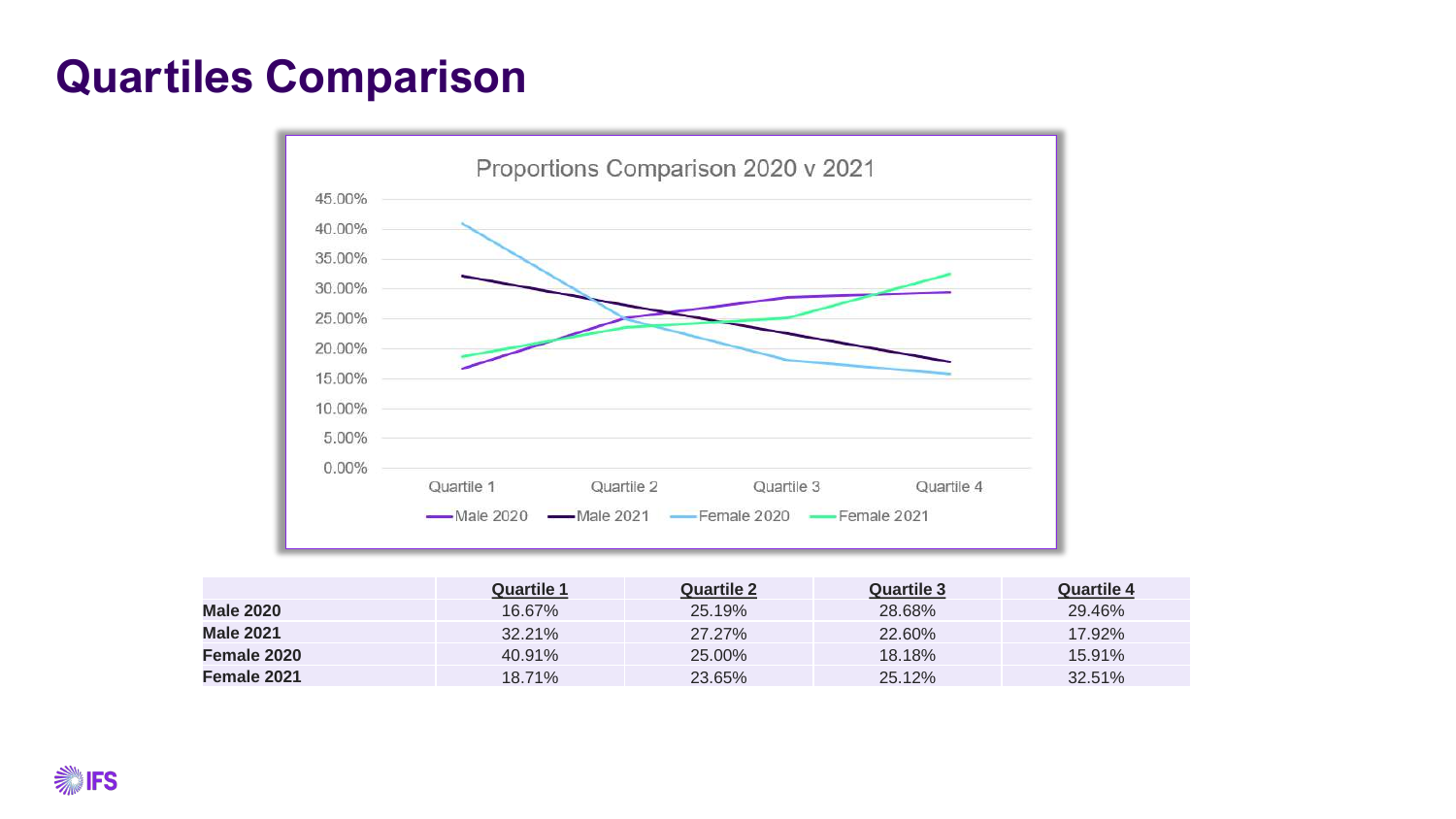# **Key Findings**

At IFS UK, the mean gender pay gap is 19.3% and the median is 16.5%. We have identified some positive trends compared with the IFS UK gender pay gap in 2020 when the mean was 25.6% and the median was 21.7%.

We are aware that there is still a gap. This has reduced significantly from 2020. We currently have a stable Leadership team with a high percentage of males in senior roles, however more recently we have had increasing numbers of female members recruited to the executive team. We have seen more women joining IFS UK and being promoted at the level below the Executive Leadership team, which are positive signs we are heading in the right direction.

We have made good progress in the last 12 months; the company has grown substantially, and the business has been focused on increasing diversity within the teams and within our recruitment process.

There is a lower proportion of women in technology roles and a relatively higher proportion of women in business support/admin roles across the business. Recruitment into the technology sector primarily attracts male candidates, particularly into Sales and R&D positions despite our focused attempt to attract female candidates from within the market. We continue to constantly monitor and strive to improve this. It's key to note that within IFS UK we have a higher-than-average number of women as part of our workforce at 36% vs the market average of around 23% in our sector.

Bonuses are offered across many levels within the organisation (except for roles such as graduate/entry level positions) maintaining a high level of roles being in receipt of a bonus based on both business and personal performance.

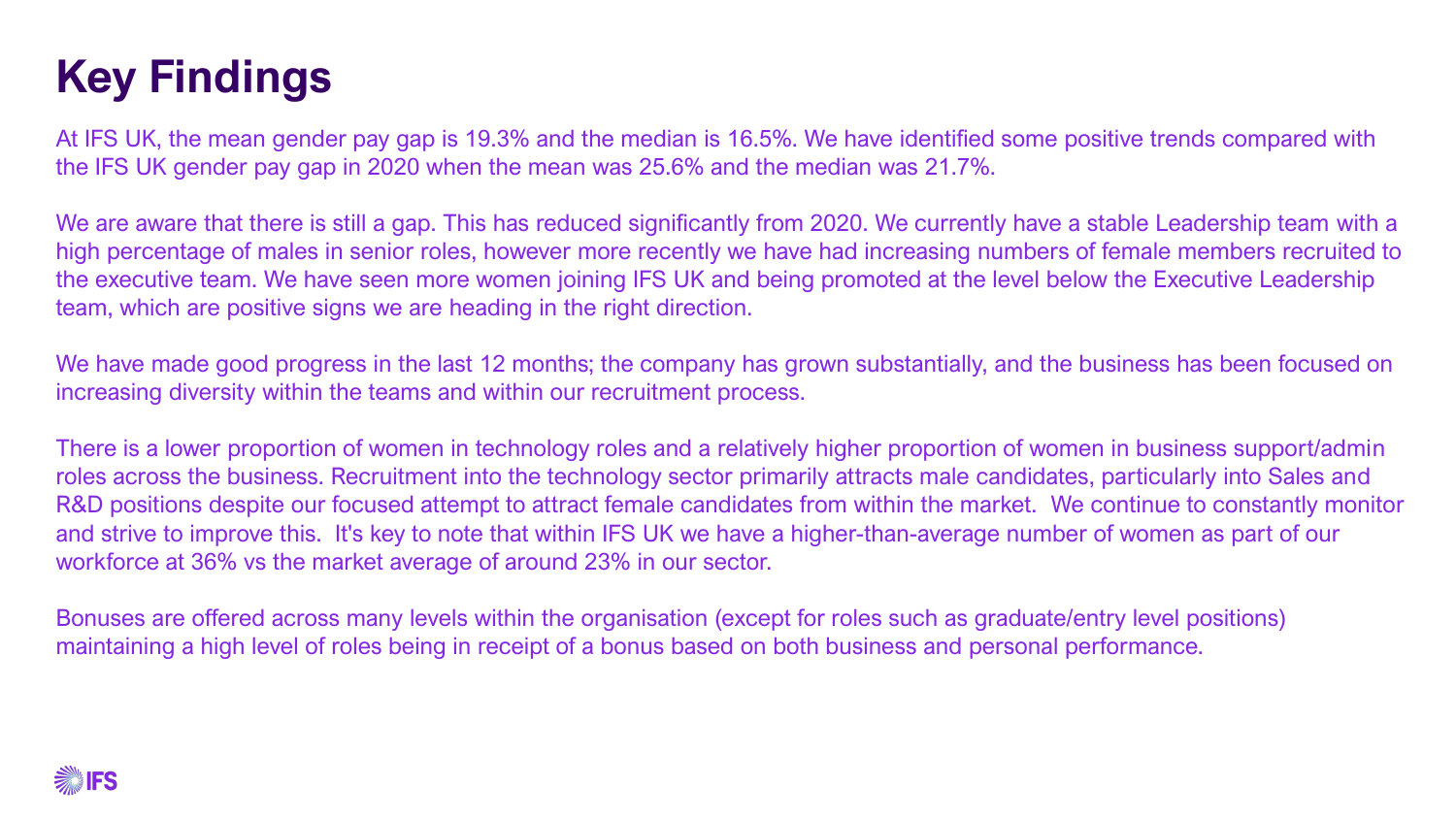# **Addressing the gender pay gap**



#### **Communication**

- Regularly **communicate** the **commitment** from senior leadership to create an inclusive and diverse workplace
- **Develop** and launch an annual calendar of D&I events
- Global mandatory training for unconscious bias and D&I
- Tracking on-boarding training for new joiners with emphasis on IFS's **commitment** to a diverse and inclusive workforce
- Newly formed L&D team implemented to **support** employees through the training and ensure completion



### Career Development

- **Encouraging** career progression through the clearly publicized internal vacancies
- Creation of a 'Young Professionals Program' - created to **encourage** people from all backgrounds into the business and industry
- Global management training being rolled out in 2022 to cover diversity and equality and **development** opportunities to help stakeholders further progress in the business



#### Recruitment

- Regularly **review** and **scrutinize** job adverts for hidden gender stereotyping in wording
- Collect resourcing **data** at every stage of the recruitment process to identify barriers
- Put identified improvements in place to ensure we attract and hire **skills** and **talent** from all backgrounds
- Ensuring **equal** and balanced interview panels
- **Analyse** all pay decisions to ensure bias is not a factor
- Early stages of developing applicant tracking system to track gender



### Inclusion and Diversity

- D&I is included in the overall **ESG approach**, which is governed by a periodic steering committee involving colleagues with direct responsibility
- We will continue to work with external partners to identify **opportunities** to improve and embed **inclusive practices**
- We have a **global target** on female managers that we report on - although this is a global target, it does impact UK population
- Profile role models and stories from under-represented groups

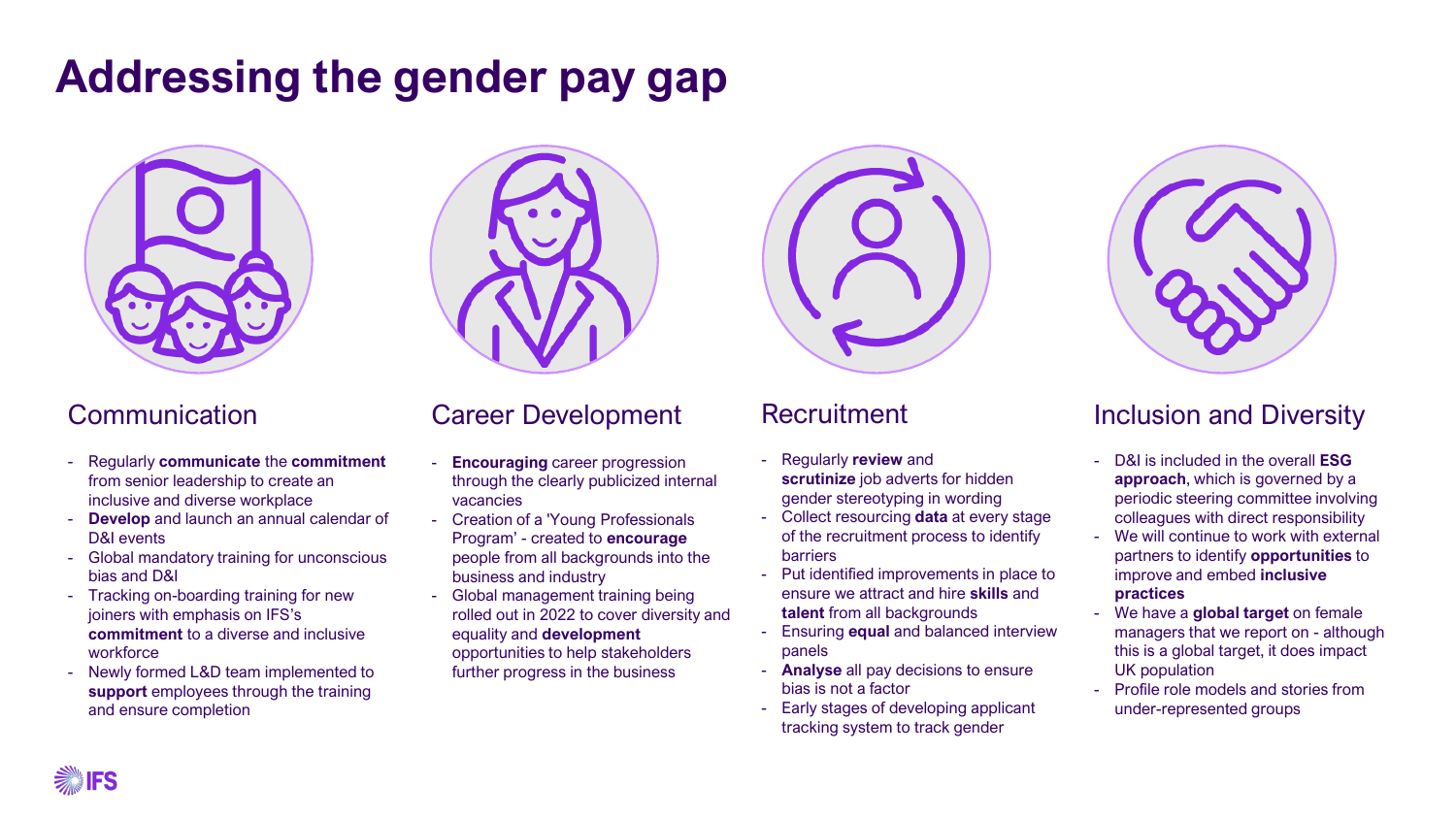### **Diversity & Inclusion Roadmap**

- We have refreshed our D&I roadmap in January 2022 to ensure further progress of D&I
- Continuing to develop an inclusive infrastructure through the review of IFS UK policies, onboarding process and events
- Mandating diversity in recruitment practice and championing recruitment practices and programmes to build a diverse and inclusive employee population
- Raising awareness through D&I and Wellbeing events such as Breast Cancer Awareness Month & International Women's Day
- Create an inclusive environment where all employees feel that they can be themselves at work, perform at their best and achieve their potential
- Internal training around inclusive cultures and behaviours



**WIFS**